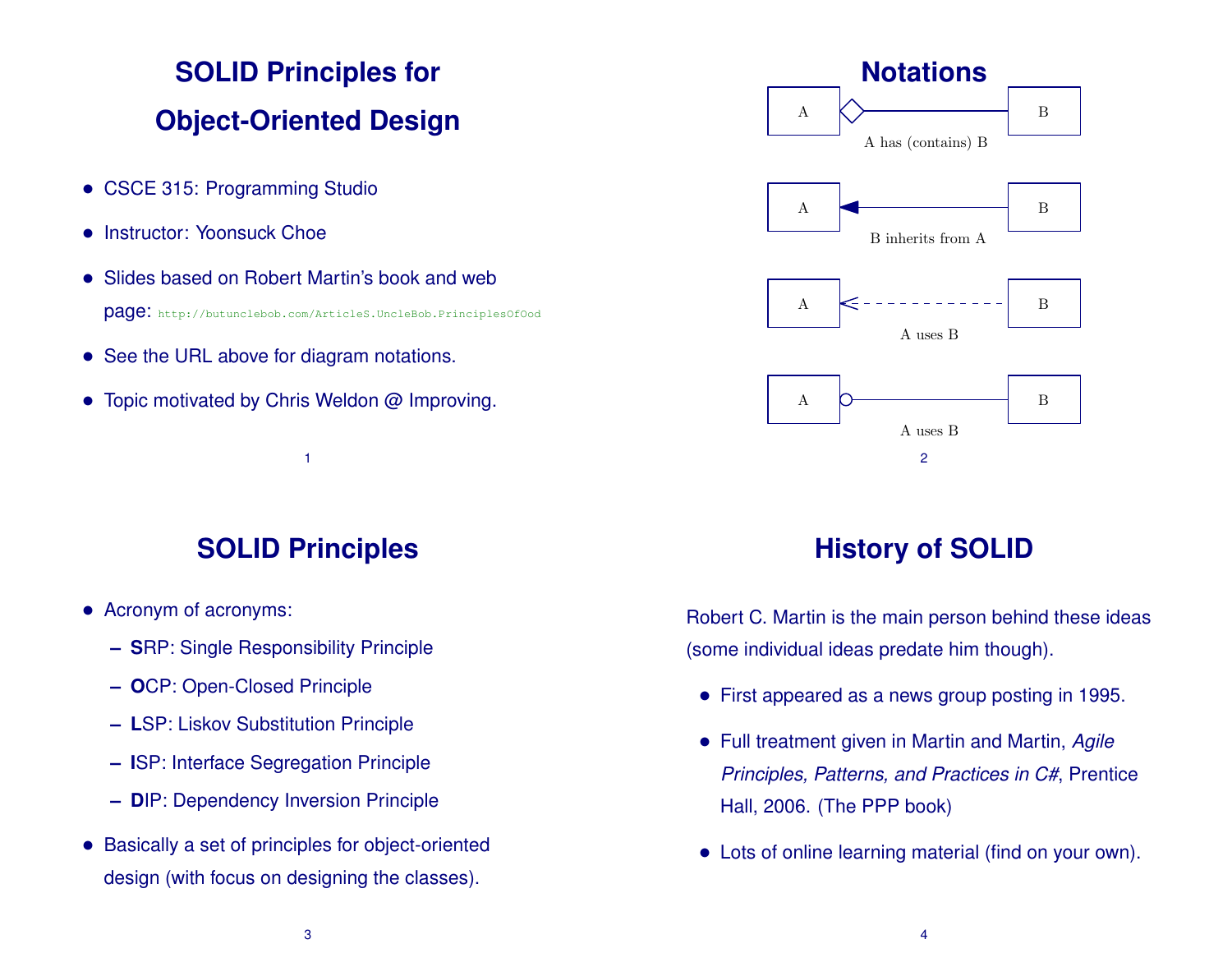#### **Benefits of SOLID**

- Provides a principled way to manage dependency.
- Serves as a solid foundation for OOD upon which more complicated design patterns can be built upon and incorporated naturally.
- Results in code that are flexible, robust, and reusable.

#### **SRP: Single Responsibility Principle**

5



- Example: Rectangle class with draw() and area()
- Computational geometry now depends on GUI, via Rectangle.
- Any changes to Rectangle due to Graphical application necessitates rebuild, retest, etc. of Comp. geometry app.

## **First Pass at Understanding SOLID**

- SRP: "A class should have one, and only one, reason to change".
- OCP: "You should be able to extend a class's behavior, without modifying it"
- LSP: "Derived classes must be substitutable for their base classes."
- ISP: "Make fine grained interfaces that are client specific."
- DIP: "Depend on abstrations, not on concretions."

#### 6

#### **SRP: Cont'd**



- Solution: Take the purely computational part of the Rectangle class and create a new class "Geometric Rectangle".
- All changes regarding graphical display can then be localized into the Rectangle class.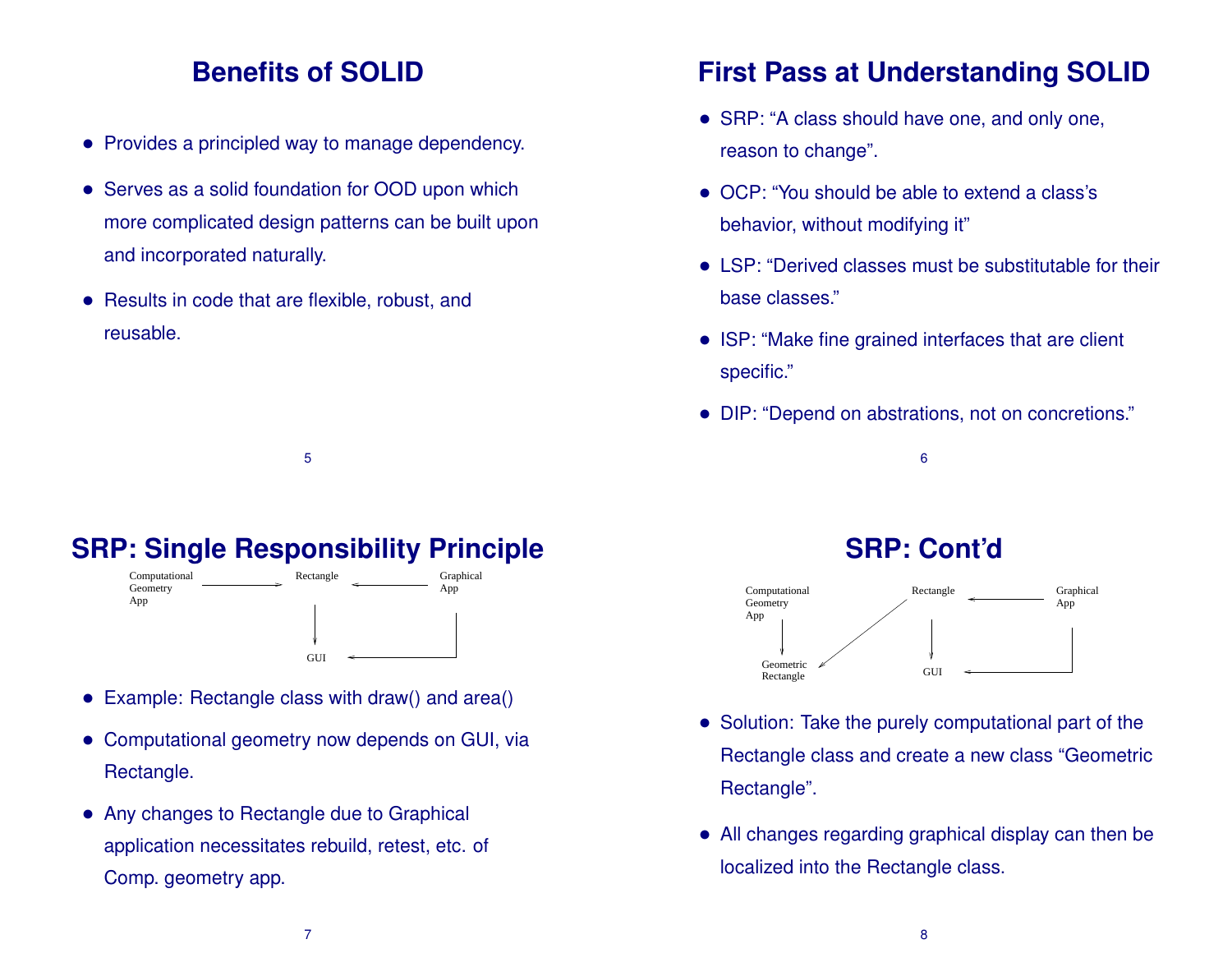#### **SRP: Another example**

- Modem: dial(), hangup(), send(), recv(), ...
- However, there are two separate kinds of functions that can change for different reasons:
	- **–** Connection-related
	- **–** Data communication-related
- These two should be separated.
- Recall that "Responsibility" == "a reason to change".
	- 9

## **OCP: Open-Closed Principle**

- "All systems change during their life cycles." (Ivar Jacobson).
- "Software entities should be open for extension, but closed for modification." (variation on Bertrand Meyer's idea).
- Goal: avoid a "cascade of changes to dependent modules".
- When requirements change, you extend the behavior, not changing old code.

#### **SRP: Summary**

- "SRP is the simplest of the principles, and one of the hardest to get right."
- We tend to join responsibilities together.
- SRP says we need to go against this tendency.

10

## **OCP: Abstraction is Key**

- Bad design: need to change client code when new kinds of server needed.  $Client \nO$  Server
- Good design: can extend

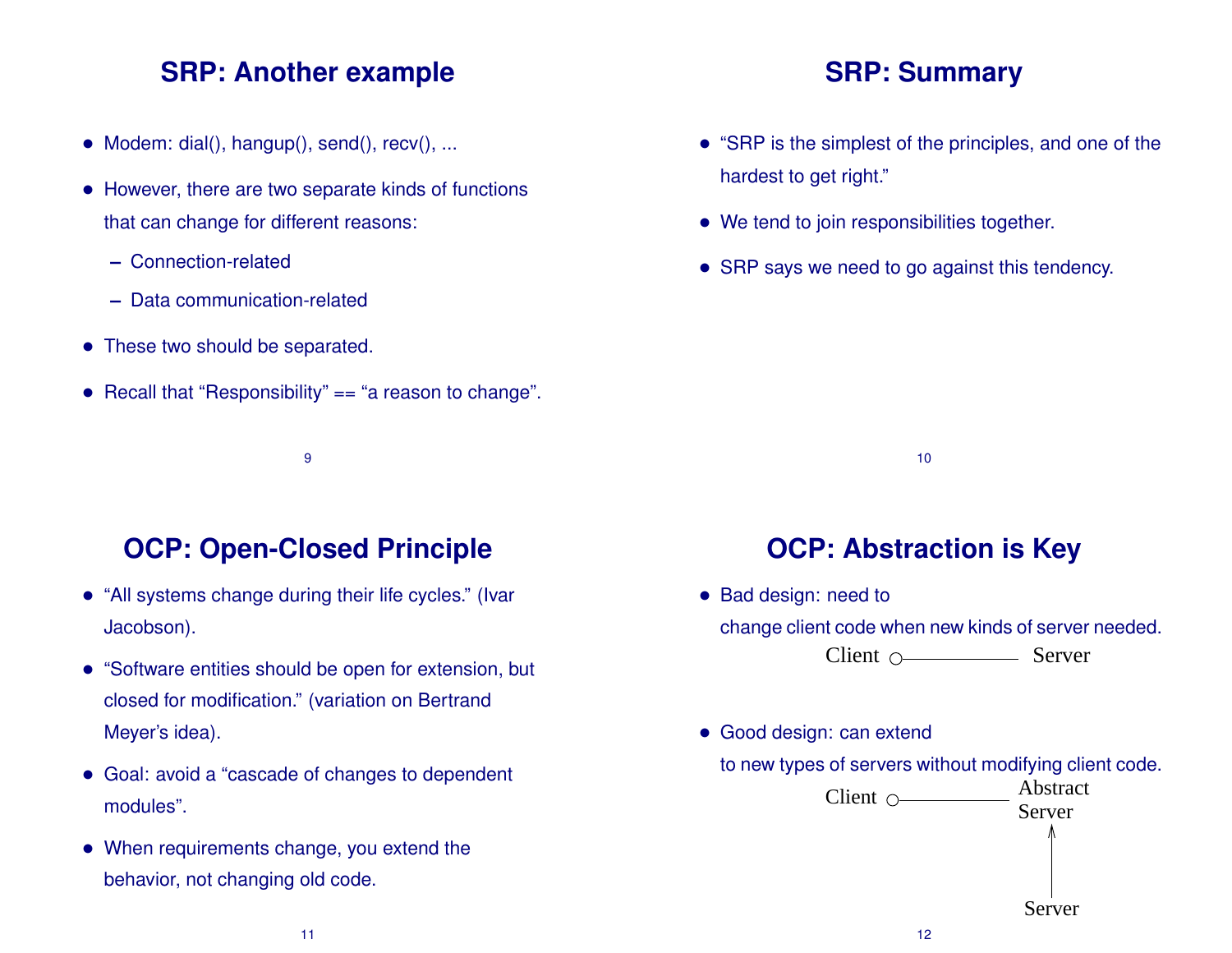## **OCP: Data-Driven Approach**

- In many cases, complete closure (closure to modification) may not possible.
- Data-driven approach can be taken to minimize and localize changes to a small region of code that only contain data, not code.
- For example, there can be a table that contains a specific ordering based on the requirements, where the requirements are expected to change.

13

#### **OCP: Summary**

- OCP is "at the heart of OOD".
- Simply using an OOP is not enough: Need dedication to apply abstraction.
- OCP can greatly enhance reusability and maintainability.

# **OCP: Foundation for Many**

#### **Heuristics**

OCP leads to many heuristics and conventions.

- Make all member variables private.
- No global variables, EVER.
- Run time type identification (e.g., dynamic cast) is dangerous.
- etc.

14

## **LSP: Liskov Substitution Principle**

- "Functions that use pointers or references to base classes must be able to use objects of derived classes without knowing it." (original idea due to Barbara Liskov).
- Violation means the user class's need to know ALL implementation details of the derived classes of the base class.
- Violation of LSP leads to the violation of OCP.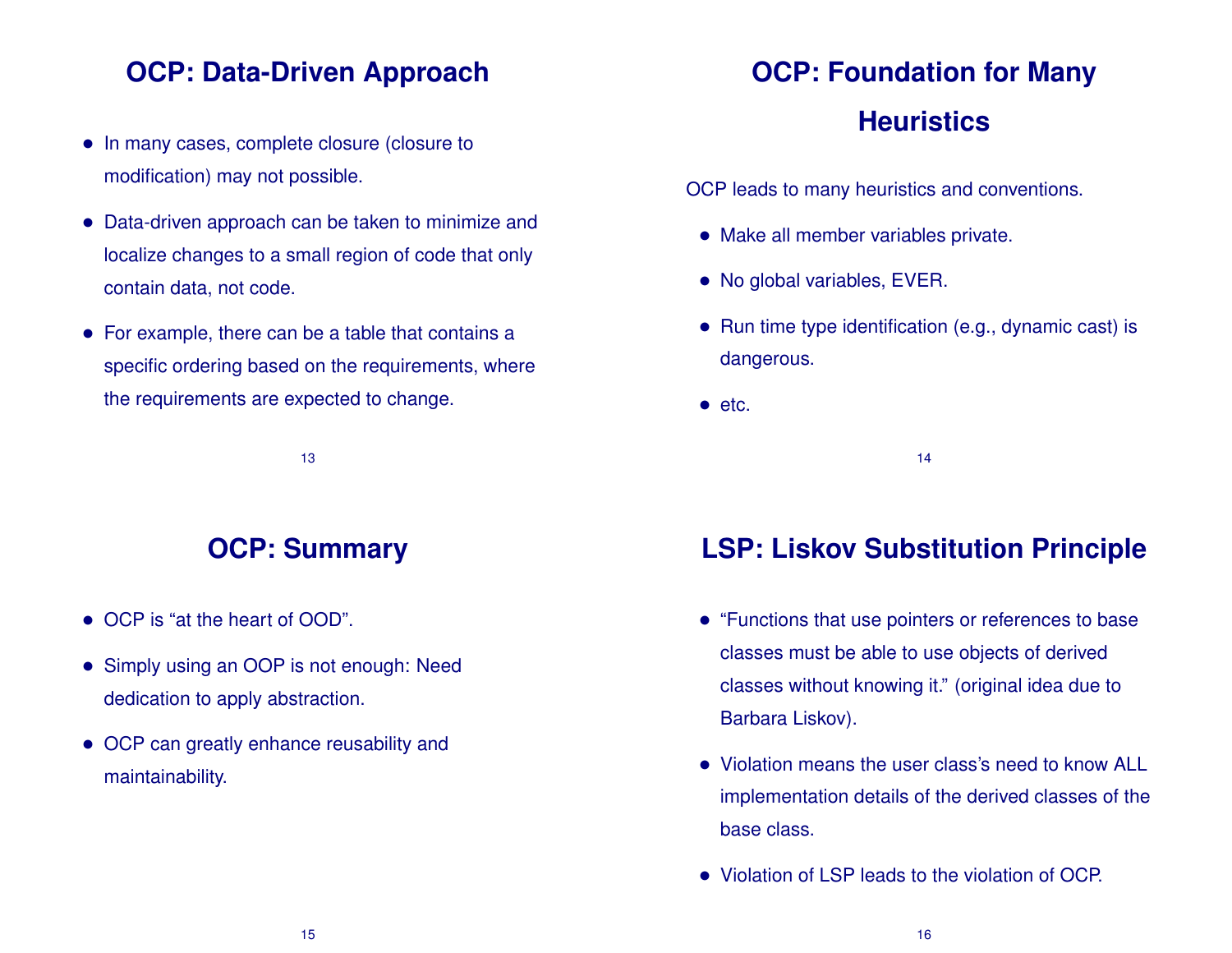#### **LSP: Example**

Rectangle Class ← Square Class

- Problem: setWidth(), setHeight() in Rectangle class assumes w and h are independently settable.
- When Square class is used where Rectangle class is called for, behavior can be unpredictable, depending on implementation.
- Want either setWidth() or setHeight() to set both width and height in the Square class.
- LSP is violated when adding a derived class requires modifications of the base class. 17

## **LSP: Summary**

- LSP is an important property that holds for all programs that conform to the Open-Closed principle.
- LSP encourages reuse of base types, and allows modifications in the derived class without damaging other components.

## **LSP: Lessons Learned**

- Cannot assess vailidty of a class by just looking inside a class: We must see how it is used.
- "ISA relationship pertains to *behavior*", extrinsic, public behavior!
	- **–** Square is a Rectangle, but they behave differently, seen from the outside.
- For LSP to hold, ALL derived classes should conform to the behavior that the clients expect of the base classes.

18

## **ISP: Interface Segregation Principle**

- "Clients should not be forced to depend upon interfaces that they do not use."
- Avoid "fat interfaces".
- Fat interfaces: interfaces of a class that can be broken down into groups that serve different set of clients.
- Clients depending on a subset of interfaces need to change when other clients using a different subset changes.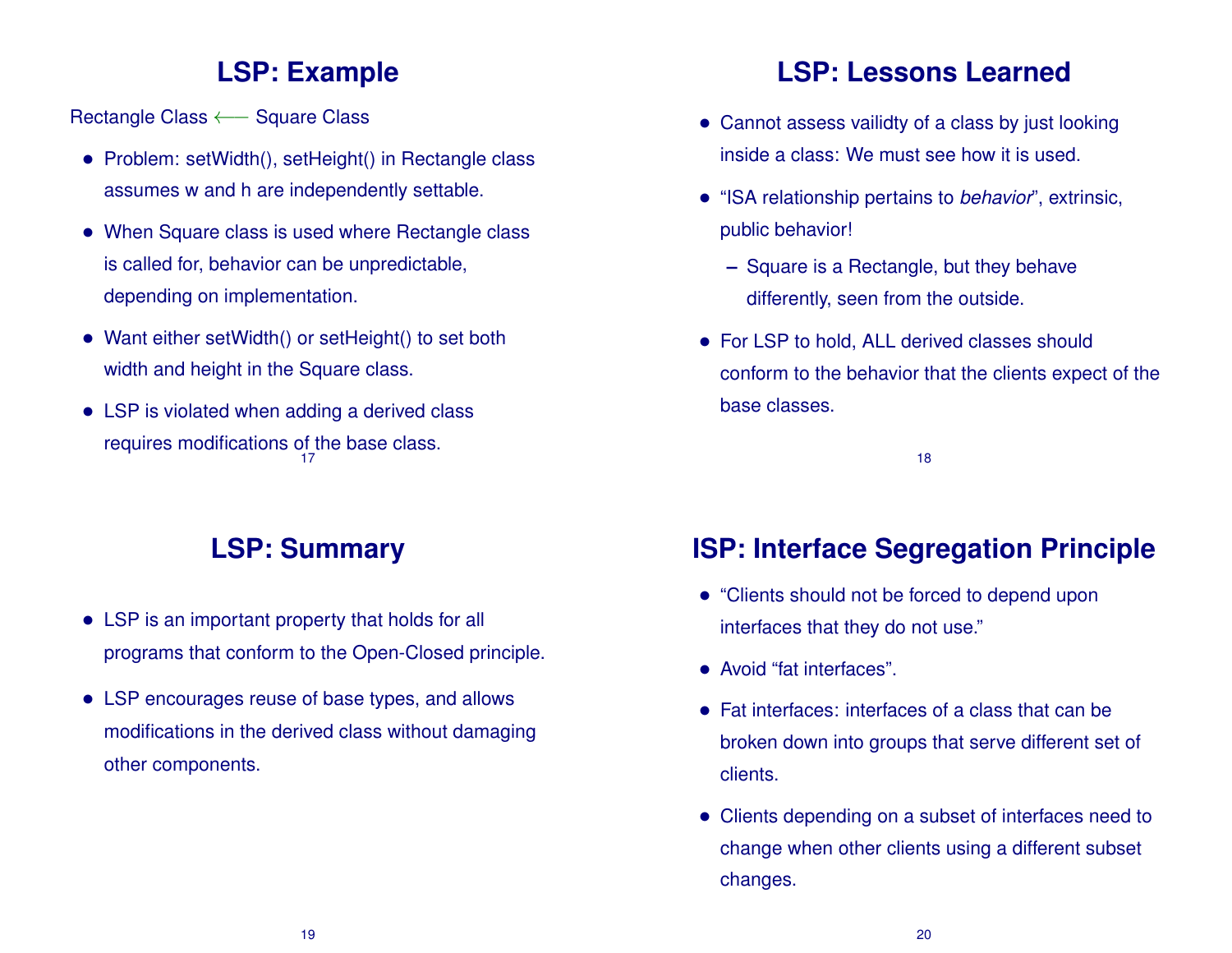## **ISP: Example**



those speficied interfaces.

## **DIP: Dependency Inversion Principle**

- "A. High level modules should not depend upon low level modules. Both should depend upon abstractions."
- " B. Abstractions should not depend upon details. Details should depend upon abstractions."
- DIP is an out-growth of OCP and LSP.
- "Inversion", because standard structured programming approaches make the higher level depend on lower level.

## **ISP: Summary**

- Should avoid interfaces that are not specific to a single client.
- Fat interfaces cause inadvertant coupling between unrelated clients.

22

# **DIP: The Problem**

- Bad design:
	- **–** Hard to change (rigidity)
	- **–** Unexpected parts break when changing code (fragility)
	- **–** Hard to reuse (immobility)
- Cause of bad design:
	- **–** Interdependence of the modules
	- **–** Things can break in areas with NO conceptual relationship to the changed part.
	- **–** Dependent on unnecessary detail. 24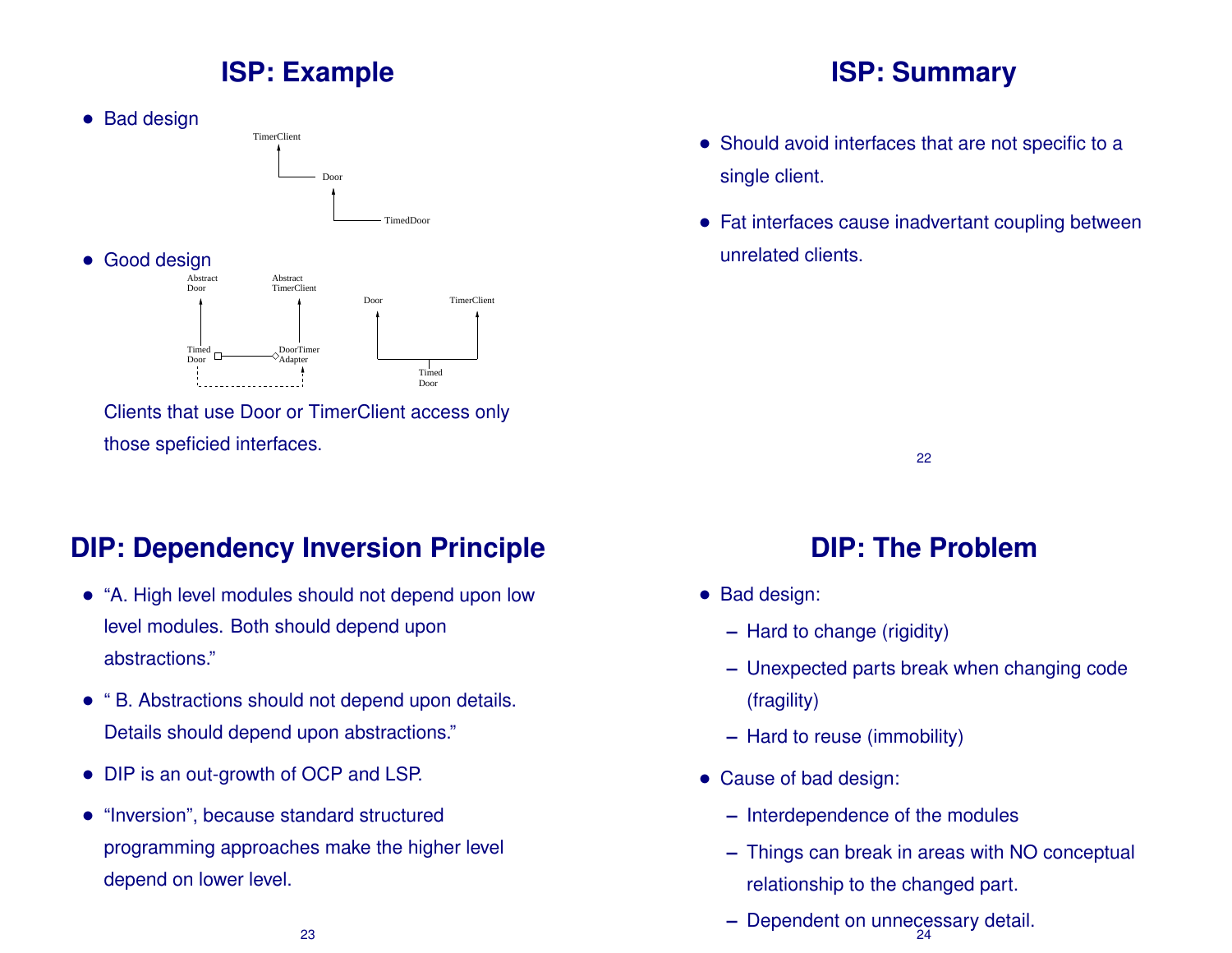#### **DIP: Example**

Copy(): uses ReadKeyboard() and WritePrinter(char c);

- Copy() is a general (high-level) functionality we want to reuse.
- The above design is tied to the specific set of hardware, so it cannot be reused to copy over diverse hardware components.
- Also, it needs to take care of all sorts of error conditions in the keyborad and printer component (lots of unncessary details creep in).

**DIP: Diagnosis of Copy()**

- Module containing high level policy (Copy) is dependent upon low level detailed modules it controls (WritePrinter, ReadKeyboard).
- Good design:



#### Encourages reuse of higher level policies.

## **DIP: Layering and Better Layering**

25



#### **DIP: Another Example**

26

• Bad Design Button  $\Diamond$  Lamp

When button changes, lamp has to be at least recompiled. Cannot reuse button for different device.

• Good Design

![](_page_6_Figure_17.jpeg)

Can further introduce LampAdapter.

#### be reused. 27